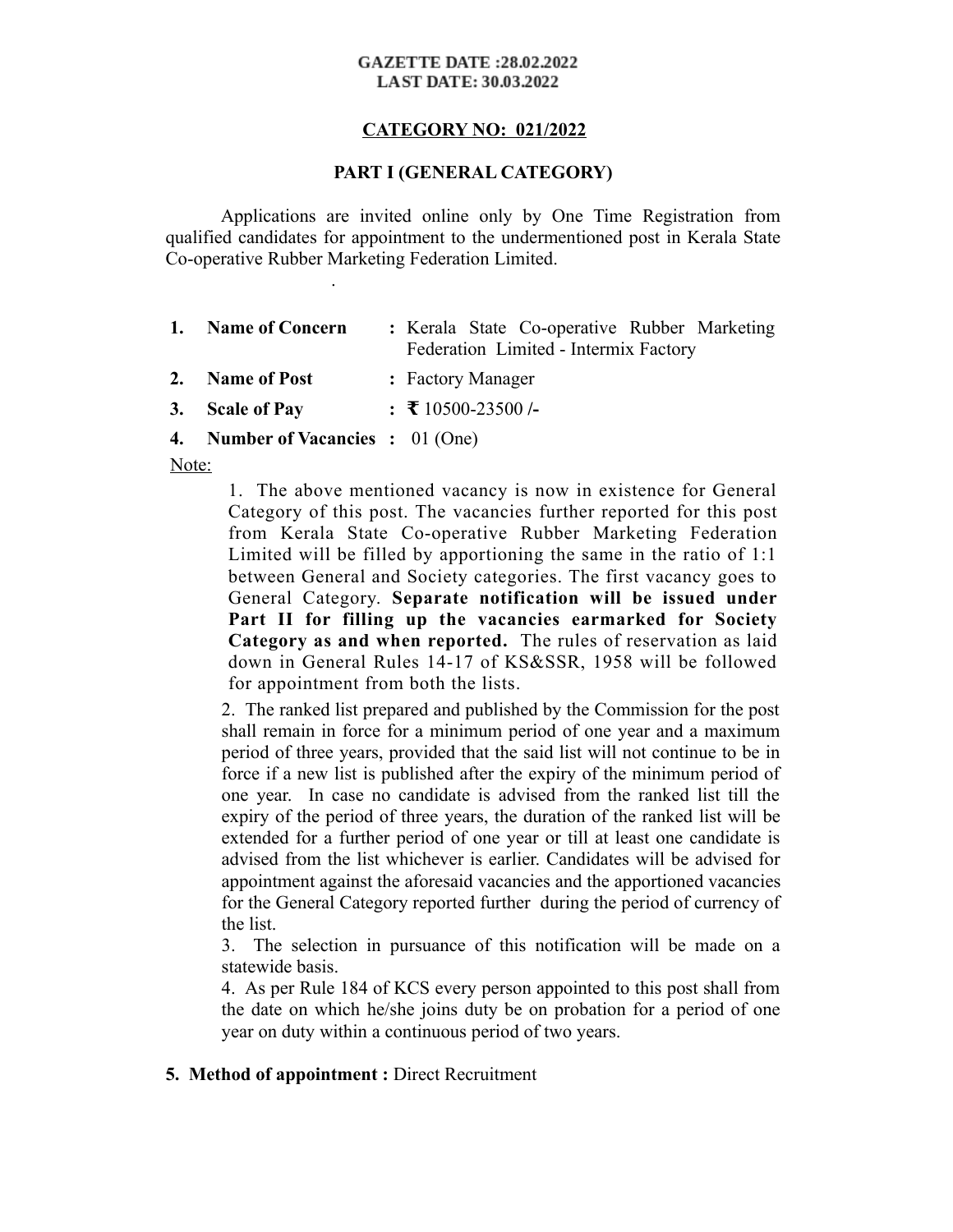**6. Age Limit :** 18 - 40. Only candidates born between 02/01/1982 and 01/01/2004 (both dates included) are eligible to apply for this post. Other Backward Communities and SC/ST candidates are eligible for usual age relaxation. (For conditions regarding the age relaxation please see para (2) of Part II of the General Conditions)

Note:

1) For concession allowed in upper age limit subject to the condition that the maximum age limit shall in no case exceed 50 years, please see Para (2) of the General Conditions under Part II of this notification. Relaxation of age will be allowed to all provisional employees of the twenty nine Co-operative institutions mentioned in G.O(P) No. 41/98 dated 9-3-1998 (whether they continue in service or relieved from service) who have been appointed through the Employment Exchange to the extent of their provisional service provided they possess a minimum service of one year in the provisional appointment. The maximum period of relaxation allowed to such persons will be five years. Once they get appointment on regular basis, the concession will not be available for further appointment to any other post. The candidates who are entitled to the above concession shall note the details there of in the respective column of the application and upload certificate (original) obtained from the Head of Office or Head of Department or Appointing Authority of the Co-operative Institutions concerned, when the Commission calls for. The certificate should contain all the relevant particulars such as the post in which the applicant has/had provisional service, the scale of pay, name of the Co-operative institution in which he/she has/had worked, the date of commencement of provisional service and the date of termination of the provisional service. It should also be noted in the certificate that the applicant is not holding regular appointment under the Co-operative institution. The original certificate thus produced will not be returned to the candidate.

# **7. Qualifications :**

 **a**) B.Tech in Polymer Science/Rubber Technology or Its equivalent from a UGC recognized University or a National Institute established by the Government of India or Institute established by the Government of Kerala.

**b**) 5 years experience in the similar field in Rubber product/processing industry registered under Companies Act/Factory Rules.

**c**) Desirable

1. Experience in Intermix/Banbury.

2. Working Knowledge of Computer/Business Management

Note:

1. Rule 10(a) (ii) of Part II KS&SSR is applicable for this selection.

2. Those candidates who have claimed equivalency for qualifications should produce the Government Order proving the same at the time of certificate verification in order to consider as equivalent.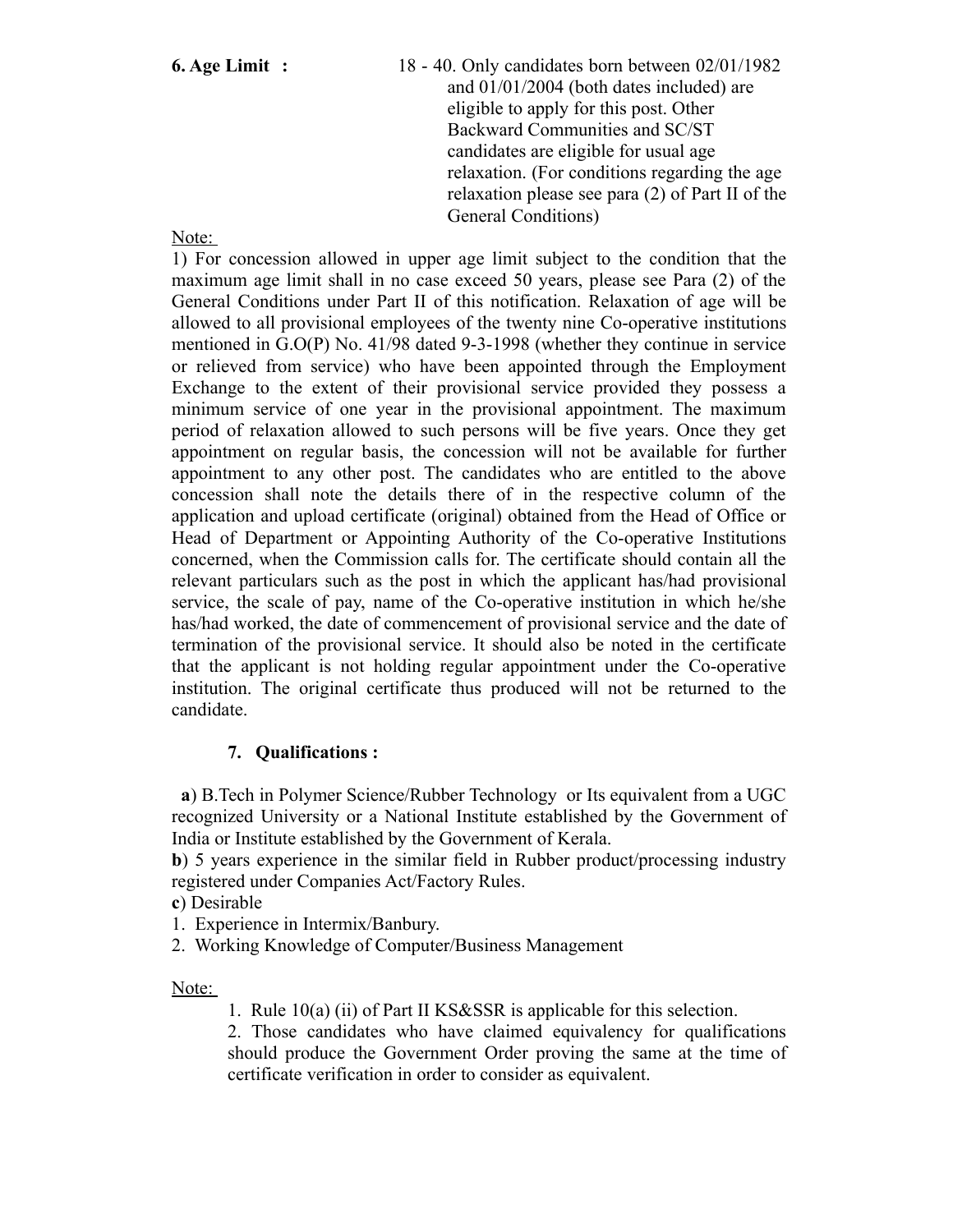3. If the caste of the candidate is wrongly mentioned in their SSLC book, they should claim their original caste in their applications and should produce Community/NCLC certificate issued from concerned revenue authority and the gazette notification for the same at the time of certificate verification.

4. Candidates must upload experience certificate at the time of submission of application itself. Otherwise the application will be rejected. The certificate to prove experience shall be in the format given below:

## **CERTIFICATE OF EXPERIENCE**

Name of the firm (Rubber product/processing : industry registered under Companies Act/Factory Rules)

Register Number (SSI Registration or any other : Registration Number) and date of registration

Authority issued registration :

| name and address) This is to certify that the above mentioned person has            |  |  |  |  |  |  |  |  |
|-------------------------------------------------------------------------------------|--|--|--|--|--|--|--|--|
|                                                                                     |  |  |  |  |  |  |  |  |
| (here enter name of the post held or the nature of assignment held in the capacity) |  |  |  |  |  |  |  |  |
|                                                                                     |  |  |  |  |  |  |  |  |
|                                                                                     |  |  |  |  |  |  |  |  |

**Note:** Specify experience in Intermix / Banbury if applicable

Place : Signature with date Date : Name & Designation of the issuing authority with name of the Institution

(Office Seal)

# **CERTIFICATE**

Certified that Sri/Smt .................................. mentioned in the above Experience Certificate has actually worked/is working as ............................... (Specify the nature of employment) in the above Institution during the period mentioned therein as per the entry in the ...................................... Register (mention the name of Register) maintained by the employer as per the provision of .................................. Act (Name of the Act/Rules to be specified)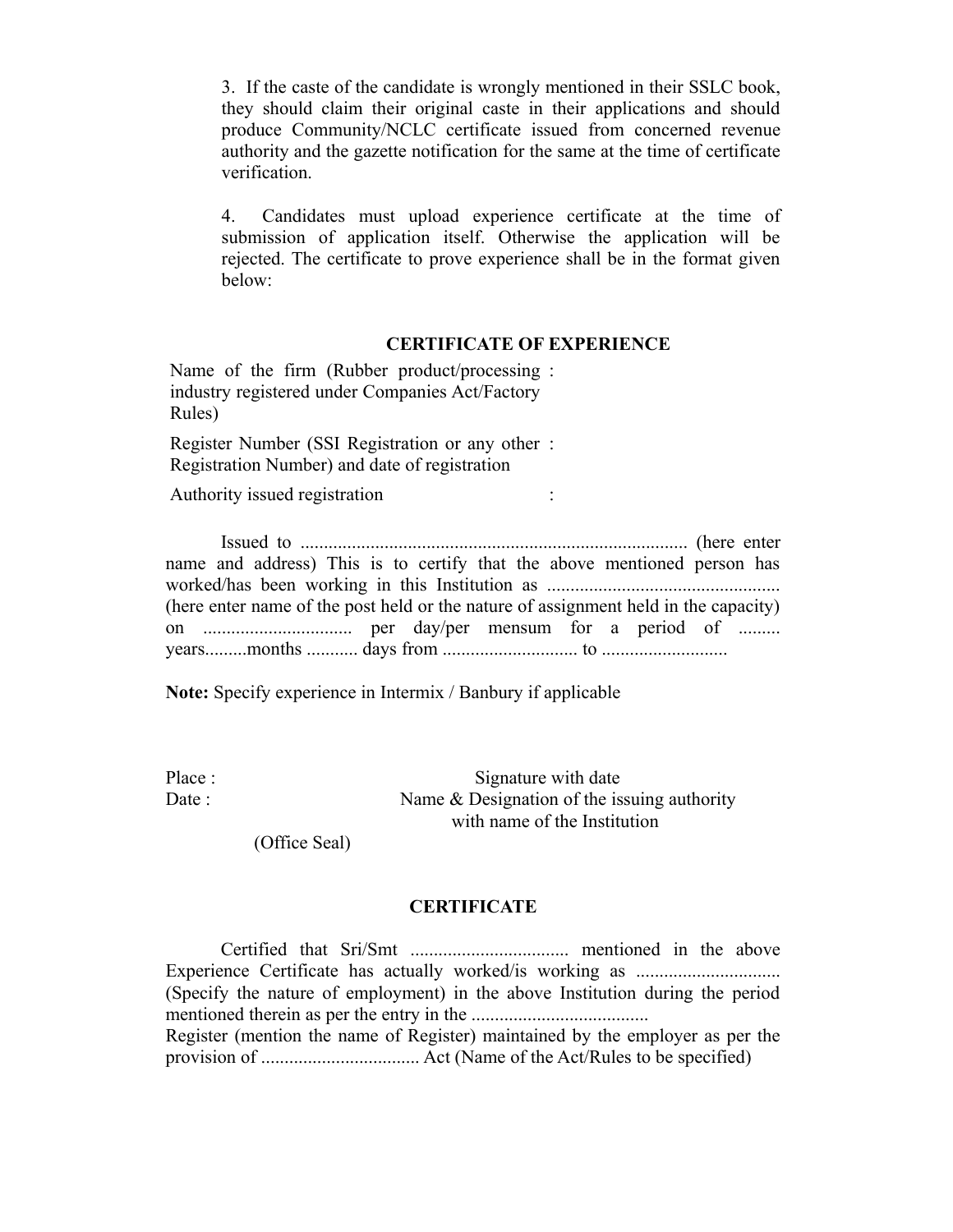I am the authorised person to inspect the Registers kept by the employer as per the provision of the Act/Rules of the ........................................... State/Central Act.

Place : Signature with date Date : Name of the Attesting Officer with Designation & Name of Office, who is the notified Enforcement Officer as per Act/Rules

(Office Seal)

Note:

(1) Please specify the post held or nature of assignment, Casual Labourer, Paid / Unpaid Apprentice/ Regular worker or Temporary worker.

(2) All Experience certificates should be duly certified by the concerned Controlling Officer/ Head of Office of the Government. The genuineness of the Certificate shall be subjected to verification and legal action will be taken against who issue and produce bogus certificate.

(3) The candidates who possess the required experience on the date of application but not able to obtain experience certificate in the COVID-19 situation should upload a self declaration in the format given below.

## **DECLARATION FOR THOSE WHO COULDN'T OBTAIN EXPERIENCE CERTIFICATE**

|                                                                                            | I Sri/Smt (here enter                                                         |  |  | name | and |  |
|--------------------------------------------------------------------------------------------|-------------------------------------------------------------------------------|--|--|------|-----|--|
|                                                                                            |                                                                               |  |  |      |     |  |
|                                                                                            | certify that I have worked/ have been working/ is working (here enter name of |  |  |      |     |  |
| institution /company/ corporation/ Govt.Department/ Co-operative institution etc.)         |                                                                               |  |  |      |     |  |
|                                                                                            |                                                                               |  |  |      |     |  |
| name of post holding or held ie. Regular worker/ Temporary worker/ paid/                   |                                                                               |  |  |      |     |  |
|                                                                                            |                                                                               |  |  |      |     |  |
|                                                                                            |                                                                               |  |  |      |     |  |
|                                                                                            |                                                                               |  |  |      |     |  |
| produce the prescribed experience certificate as and when called for by the<br>Commission. |                                                                               |  |  |      |     |  |

| Date : | <b>Signature of the Candidate</b> |
|--------|-----------------------------------|
|        |                                   |

Place :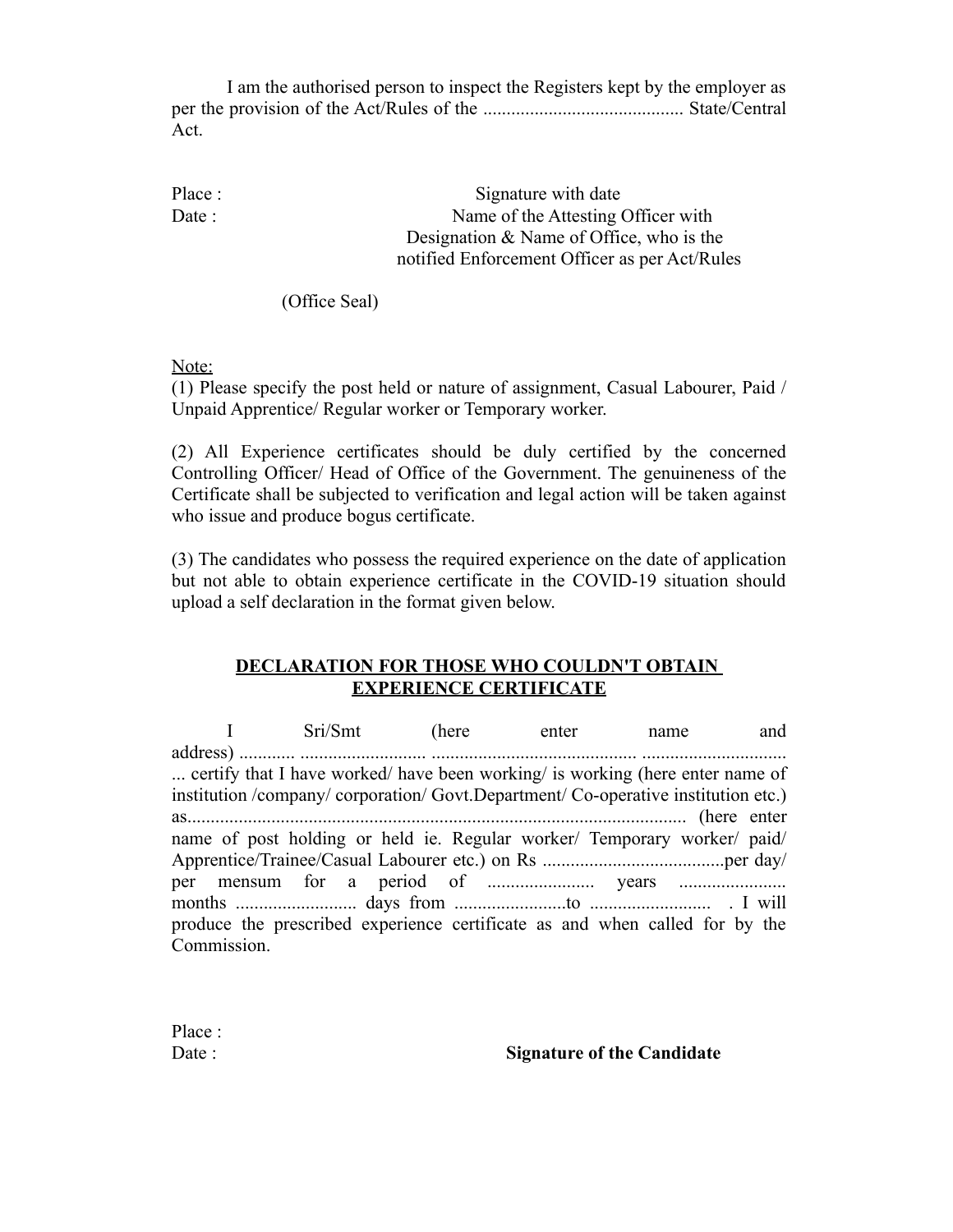### **8. Mode of submitting applications :**

(a) Candidates must register as per ONE TIME REGISTRATION with the official Website of Kerala Public Service Commission www.keralapsc.gov.in before applying for the post. Candidates who have registered can apply by logging on to their profile using their User-ID and Password. Candidates must click on the 'Apply Now' button of the respective posts in the Notification Link to apply for a post. The photograph uploaded should be one taken after 31.12.2012. **Candidates who register first time should upload photo taken within 6 months from the date of their registration.** Name of the candidate and the date of photograph taken should be printed legibly at the bottom portion of the photograph. The photograph once uploaded meeting all requirements shall be valid for 10 years from the date of uploading. There is no change in other instructions regarding the uploading of photographs. No application fee is required. Candidates are responsible for the correctness of the personal information and secrecy of password. Before the final submission of the application on the profile candidates must ensure correctness of the information in their profile. They must quote the User-ID for further communication with the Commission. Application submitted is provisional and cannot be deleted or altered after submission. **Candidates are advised to keep a printout or soft copy of the online application for future reference. Candidates can take the printout of the application by clicking on the link 'My applications' in their profile. All correspondences with the Commission, regarding the application should be accompanied with the print out of the application.** The application will be summarily rejected if non-compliance with the notification is found in due course of processing. Original documents to prove qualification, experience, age, Community etc. have to be produced as and when called for.

(b) If written/OMR/Online Test is conducted as part of this selection candidates shall submit a confirmation for writing the examination through their profiles for One Time Registration. Such candidates alone can generate and download the Admission Tickets in the last 15 days till the date of Test. The applications of candidates who do not submit confirmation within the stipulated period will be rejected absolutely. The periods regarding the submission of confirmation and the availability of Admission Tickets will be published in the Examination Calender itself. Information in this regard will be given to the candidates in their respective profiles and in the mobile phones registered in it.

(c) Candidates who erroneously claim qualification,experience etc and attend or abstain from examinations after providing confirmation are liable for disciplinary action as stipulated in Rule 22 of KPSC Rules of Procedure 1976.

(d) Candidates who have AADHAAR card should add AADHAAR Card as I.D Proof in their profile.